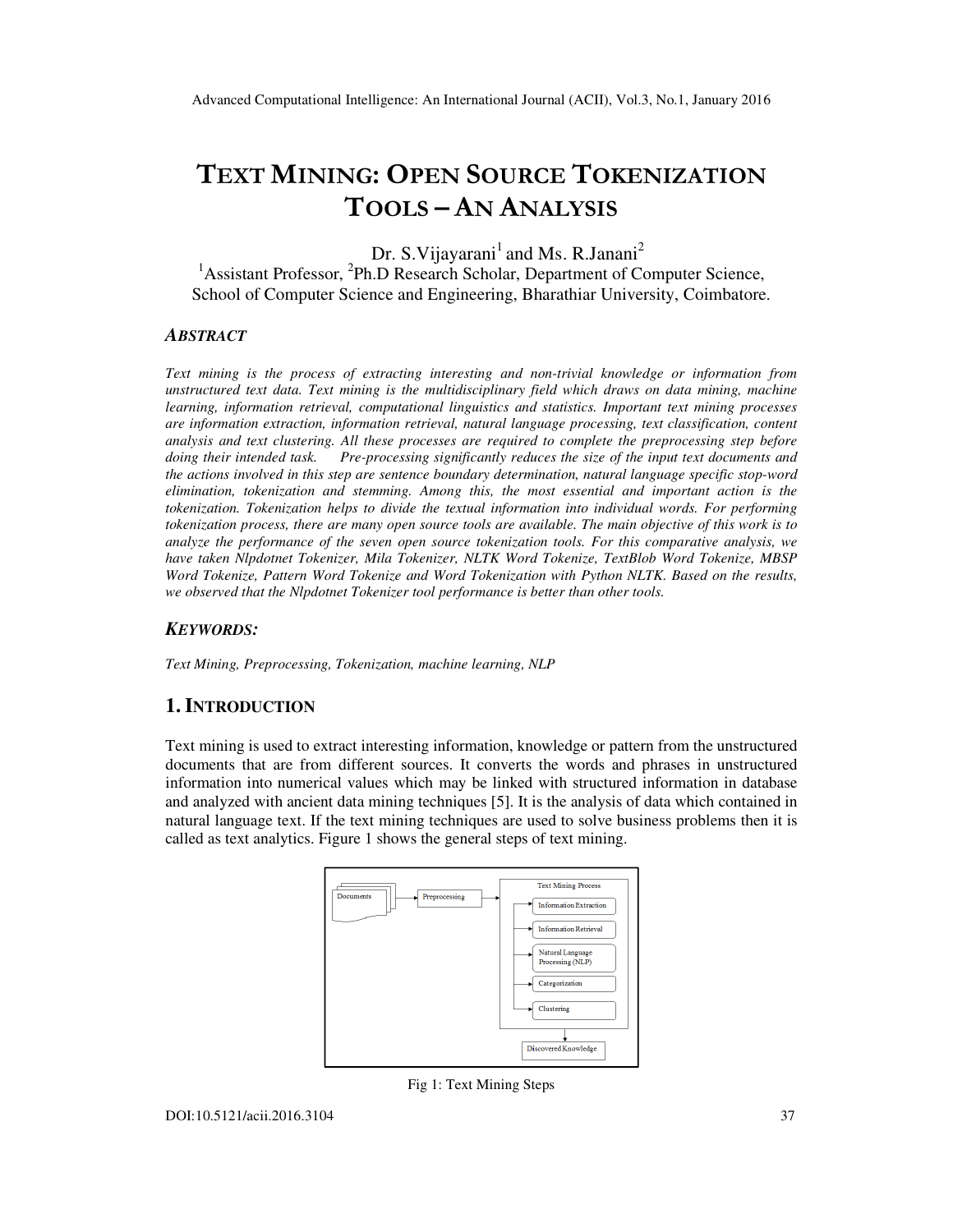

Fig 2: Preprocessing Operations

Figure 2 shows the various operations performed during preprocessing. Stemming is the process for reducing modulated words to their word stem, root or base. Stop word is word which is filtered out before or after the processing of natural language text [6]. Tokenization is the process of breaking a stream of textual content up into words, terms, symbols, or some other meaningful elements called tokens. In this research work, we have analyzed the performance of seven open source tokenization tools. The list of tokens turns into input for in additional processing including parsing or text mining. Tokenization is beneficial both in linguistics and in computer science, where it forms the part of lexical analysis [1]. Generally, the process of tokenization occurs at the word level. But, it is sometimes tough to define what is meant by a "word". Regularly a tokenizer commits on simple heuristics, for example:

- Punctuation and whitespace may or may not be included in the resulting list of tokens.
- All contiguous strings of alphabetic characters are part of one token; in the same way with numbers.
- Tokens are separated by the way of whitespace characters, such as a space or line break, or by punctuation characters.

Tokenization process is mainly complicated for languages written in 'scriptio continua' which reveals no word limits such as Ancient Greek, Chinese, or Thai [3]. A Scriptio continuum, also known as scriptura continua or scripta continua, is a style of writing without any spaces or other marks in between the words or sentences. The main use of tokenization is to identify the meaningful keywords [2]. The disadvantage of tokenization is difficult to tokenize the document without any whitespace, special characters or other marks.

## **1.1 Need for Tokenization**

Generally textual data is only a set of characters at the initial stage. All processes in text analysis will require the words which is available in the data set. For this reason, the requirement for a parser is a tokenization of documents [1]. This process may trivial as the text is already stored in machine-readable formats. But, some problems are still left, for example the punctuation mark removal, end of line hyphen removal [5]. But characters like brackets, hyphens, etc. are processing well. Tokenizers also provide the reliability for the documents.

# **Example**

Input: Data Mining is the process to extract hidden predictive information from database and transform it into understandable structure for future use.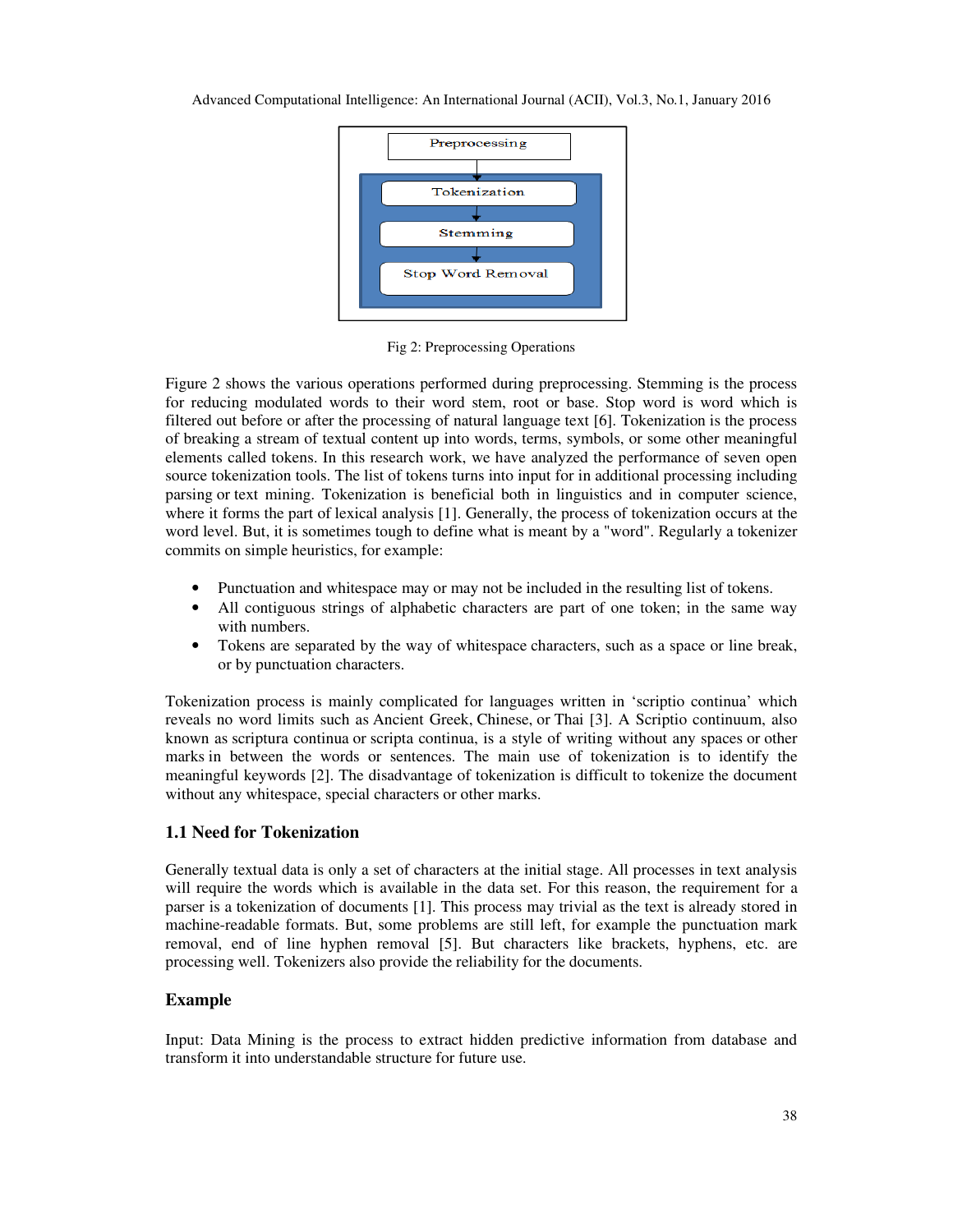Output: Data, Mining, is, the, process, to, extract, hidden, predictive, information, from, database, and, transform, it, into, understandable, structure, for, future, use.

The paper is organized as follows. Section 2 gives the details about the tokenization tools. Section 3 explains the performance analysis of different open source tokenization tools and conclusion of this work is given in section 4.

## **2. TOOLS FOR TOKENIZATION**

For tokenize a document, many tools are available. The tools are listed as follows,

- Nlpdotnet Tokenizer
- Mila Tokenizer
- NLTK Word Tokenize
- TextBlob Word Tokenize
- MBSP Word Tokenize
- Pattern Word Tokenize
- Word Tokenization with Python NLTK

In order to perform the analysis, we provide an input document and this document are processed by these tools and the output produced by these tools is considered for analysis. Each tool has produced different outputs for the same document input.

## **2.1 Nlpdotnet Tokenizer**

In computational linguistics, Nlpdotnet is a Python library for Natural Language Processing tasks which is based on neural networks. Currently, it performs tokenization, part-of-speech tagging, semantic role labelling and dependency parsing. Though it seems trivial, tokenizing is so important that it is vital to almost all advanced natural language processing activities [8]. Figure 3 shows the input and output of Nlpdotnet tokenizer.

|                                                                                                                                                                                                                                                                                          | <b>Contact Me</b>                                                                                                                                                                                                                                                                                                                                                                                                                                                                                                                                                                                                                                                                                                                                                                                                                                                       | Search                                                                                                                                                                                                                                                                                                                                                                                                                                                                                                                                                                                                                                                                                                                                                                                                                |
|------------------------------------------------------------------------------------------------------------------------------------------------------------------------------------------------------------------------------------------------------------------------------------------|-------------------------------------------------------------------------------------------------------------------------------------------------------------------------------------------------------------------------------------------------------------------------------------------------------------------------------------------------------------------------------------------------------------------------------------------------------------------------------------------------------------------------------------------------------------------------------------------------------------------------------------------------------------------------------------------------------------------------------------------------------------------------------------------------------------------------------------------------------------------------|-----------------------------------------------------------------------------------------------------------------------------------------------------------------------------------------------------------------------------------------------------------------------------------------------------------------------------------------------------------------------------------------------------------------------------------------------------------------------------------------------------------------------------------------------------------------------------------------------------------------------------------------------------------------------------------------------------------------------------------------------------------------------------------------------------------------------|
|                                                                                                                                                                                                                                                                                          | <b>Free English Tokenizing Service</b>                                                                                                                                                                                                                                                                                                                                                                                                                                                                                                                                                                                                                                                                                                                                                                                                                                  | <b>An Efficient and Reliable Tokenizer</b>                                                                                                                                                                                                                                                                                                                                                                                                                                                                                                                                                                                                                                                                                                                                                                            |
| No file selected.<br>Browse<br>Upload your file<br><b>Instructions</b><br><b>Tokenize</b><br>1. Provide your text by typing, or<br>copying & pasting, or file<br>uploading.<br>2. Check your options.<br>3. Click 'Tokenize'.<br><b>Options</b><br>Keep punctuation marks<br>Keep digits | Data Mining is the process to extract hidden<br>predictive information from database and transform<br>it into understandable structure for future use.<br>The assorted domains in data mining are Web<br>Mining, Text Mining, Sequence Mining, Graph<br>Mining, Temporal Data Mining, Spatial Data Mining<br>(SDM), Distributed Data Mining (DDM) and<br>Multimedia Mining. Some of the applications of<br>data mining, it is used for financial data<br>analysis, retail and telecommunication industries,<br>science and engineering and intrusion detection<br>and prevention. In this paper we discussed about<br>the text mining techniques and its applications.<br>Text Mining is used to extract interesting<br>Data<br>Mining<br>is<br>the<br>process<br>to<br>extract<br>hidden<br>predictive<br>information<br>from<br>database<br>and<br>transform<br>li ti | In computational linguistics, tokenizing<br>refers to the process of splitting a piece of text<br>into a list of tokens. A token can be a word, a<br>number, a symbol, or a punctuation mark. For<br>example, a sentence like a) should be tokenized<br>into tokens b):<br>a) Dr. Covington lent me \$50.<br>b) 'Dr.', 'Covington', 'lent', 'me', '\$', '50', '.'<br>Tokenizing cannot be naively done by using<br>white spaces and punctuation marks to split<br>texts. On the contrary, the main challenge lies<br>in the proper treatment of symbols, digits, and<br>$\lambda$<br>punctuation marks, as shown by the above<br>example.<br>Though it seems trivial, tokenizing is so<br>important that it is indispensable to almost all<br>advanced natural language processing activities.<br>$\checkmark$<br>ai. |

Fig 3: Nlpdotnet tokenizer output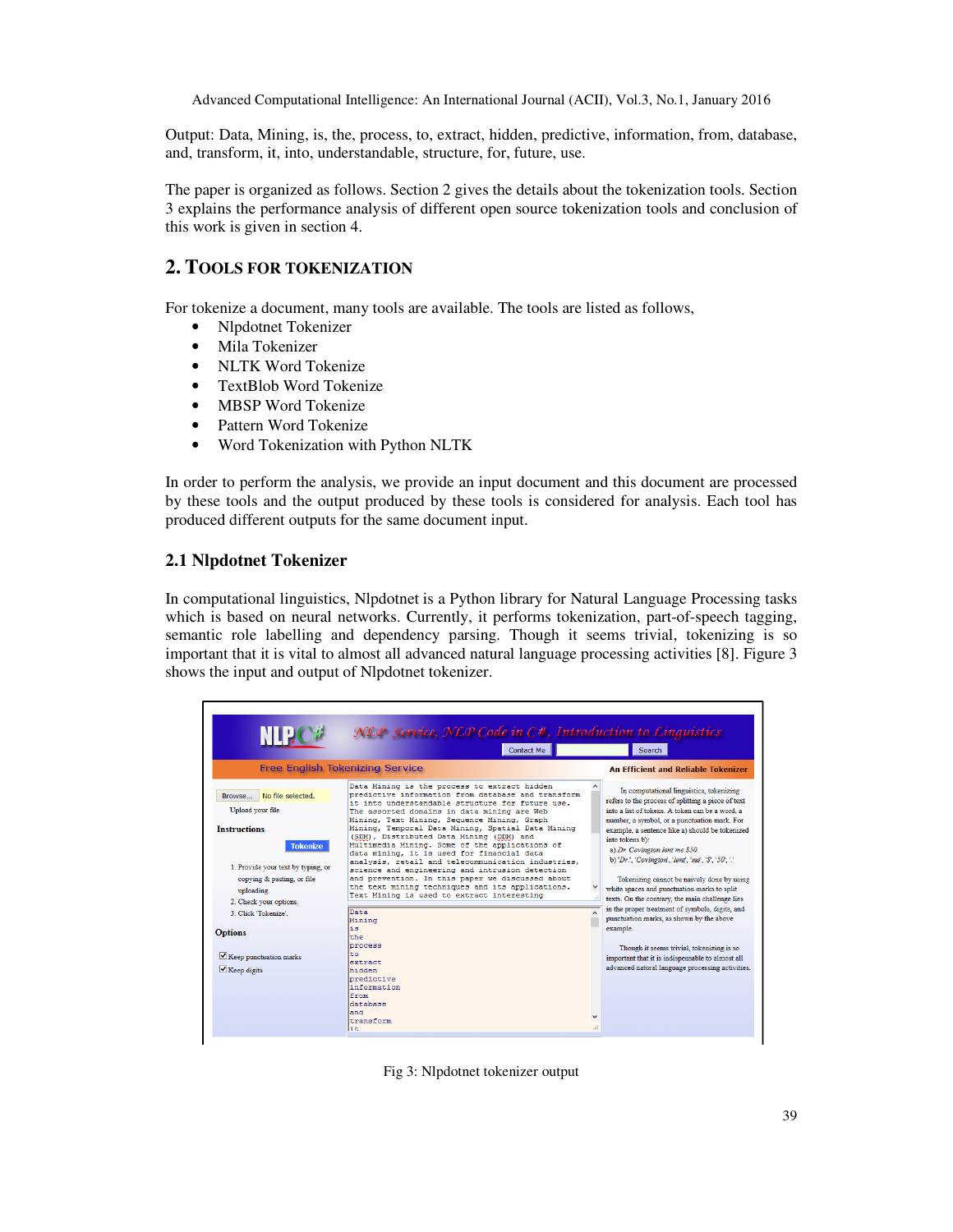## **2.2 Mila Tokenizer**

MILA was developed in 2003 by the Israel Ministry for Science and Technology. Its mission is to create the infrastructure necessary for computational processing of the Hebrew language and make it available to the research community as well as to commercial enterprises. The MILA Hebrew Tokenization Tool divides inputted undotted Hebrew text (right to left) into tokens, sentences, and paragraphs and converts these into XML format. [9]. Figure 4 and 5 shows the input and output of Mila tokenizer.

|           | • Online Demo (segments into tokens).<br>Enter undotted Hebrew text:                                                                                                                                                                                                                                                                                                                                                  |  |  |
|-----------|-----------------------------------------------------------------------------------------------------------------------------------------------------------------------------------------------------------------------------------------------------------------------------------------------------------------------------------------------------------------------------------------------------------------------|--|--|
| $\Lambda$ | Data Mining is the process to extract hidden predictive information from                                                                                                                                                                                                                                                                                                                                              |  |  |
|           | database and transform it into understandable structure for future use. The<br>assorted domains in data mining are Web Mining, Text Mining, Sequence Mining,<br>Graph Mining, Temporal Data Mining, Spatial Data Mining (SDM), Distributed Data<br>V Mining (DDM) and Multimedia Mining. Some of the applications of data mining, it<br>is used for financial data analysis, retail and telecommunication industries, |  |  |
|           |                                                                                                                                                                                                                                                                                                                                                                                                                       |  |  |
|           | Tokenize<br>Clear                                                                                                                                                                                                                                                                                                                                                                                                     |  |  |

Fig 4: Mila Tokenizer Input

| $-$ <article id="1"></article>                                                                                    |  |  |  |
|-------------------------------------------------------------------------------------------------------------------|--|--|--|
|                                                                                                                   |  |  |  |
| $-$ <sentence <math="">id="1"&gt;</sentence>                                                                      |  |  |  |
| <token id="1" surface="Data" transliterated="Data"></token>                                                       |  |  |  |
| <token id="2" surface="Mining" transliterated="Mining"></token>                                                   |  |  |  |
| <token id="3" surface="is" transliterated="is"></token>                                                           |  |  |  |
| <token id="4" surface="the" transliterated="the"></token>                                                         |  |  |  |
| <token id="5" surface="process" transliterated="process"></token>                                                 |  |  |  |
| <token id="6" surface="to" transliterated="to"></token>                                                           |  |  |  |
| <token id="7" surface="extract" transliterated="extract"></token>                                                 |  |  |  |
| <token id="8" surface="hidden" transliterated="hidden"></token>                                                   |  |  |  |
| <token id="9" surface="predictive" transliterated="predictive"></token>                                           |  |  |  |
| $\leq$ token id="10" surface="information" transliterated="information"/>                                         |  |  |  |
| <token id="11" surface="from" transliterated="from"></token>                                                      |  |  |  |
| <token_id="12" surface="database" transliterated="database"></token_id="12">                                      |  |  |  |
| $\leq$ token id="13" surface="and" transliterated="and"/>                                                         |  |  |  |
| <token id="14" surface="transform" transliterated="transform"></token>                                            |  |  |  |
| <token id="15" surface="it" transliterated="it"></token>                                                          |  |  |  |
| $\leq$ token id="16" surface="into" transliterated="into"/>                                                       |  |  |  |
| <token id="17" surface="understandable" transliterated="understandable"></token>                                  |  |  |  |
| <token id="18" surface="structure" transliterated="structure"></token>                                            |  |  |  |
| $\leq$ token id="19" surface="for" transliterated="for"/>                                                         |  |  |  |
| <token_id="20"_surface="future"_transliterated="future"></token_id="20"_surface="future"_transliterated="future"> |  |  |  |
| <token id="21" surface="use" transliterated="use"></token>                                                        |  |  |  |
| <token id="22" surface="." transliterated="."></token>                                                            |  |  |  |
| $\leq$ sentence>                                                                                                  |  |  |  |
| $-$ <sentence id="2"></sentence>                                                                                  |  |  |  |
| <token id="1" surface="The" transliterated="The"></token>                                                         |  |  |  |
| <token id="2" surface="assorted" transliterated="assorted"></token>                                               |  |  |  |
| <token id="3" surface="domains" transliterated="domains"></token>                                                 |  |  |  |
| <token id="4" surface="in" transliterated="in"></token>                                                           |  |  |  |
|                                                                                                                   |  |  |  |

Fig 5: Mila Tokenizer output

## **2.3 NLTK Word Tokenize**

NLTK stands for Natural Language Tool Kit. It is the famous Python Natural Language Processing Toolkit. NLTK is an important platform for building Python programs to work with human language data. It provides easy-to-use interfaces to over 50 corpora (a corpus (plural corpora) is a large and structured set of texts) and lexical resources such as WordNet, along with a set of text processing libraries for classification, tokenization, stemming, tagging,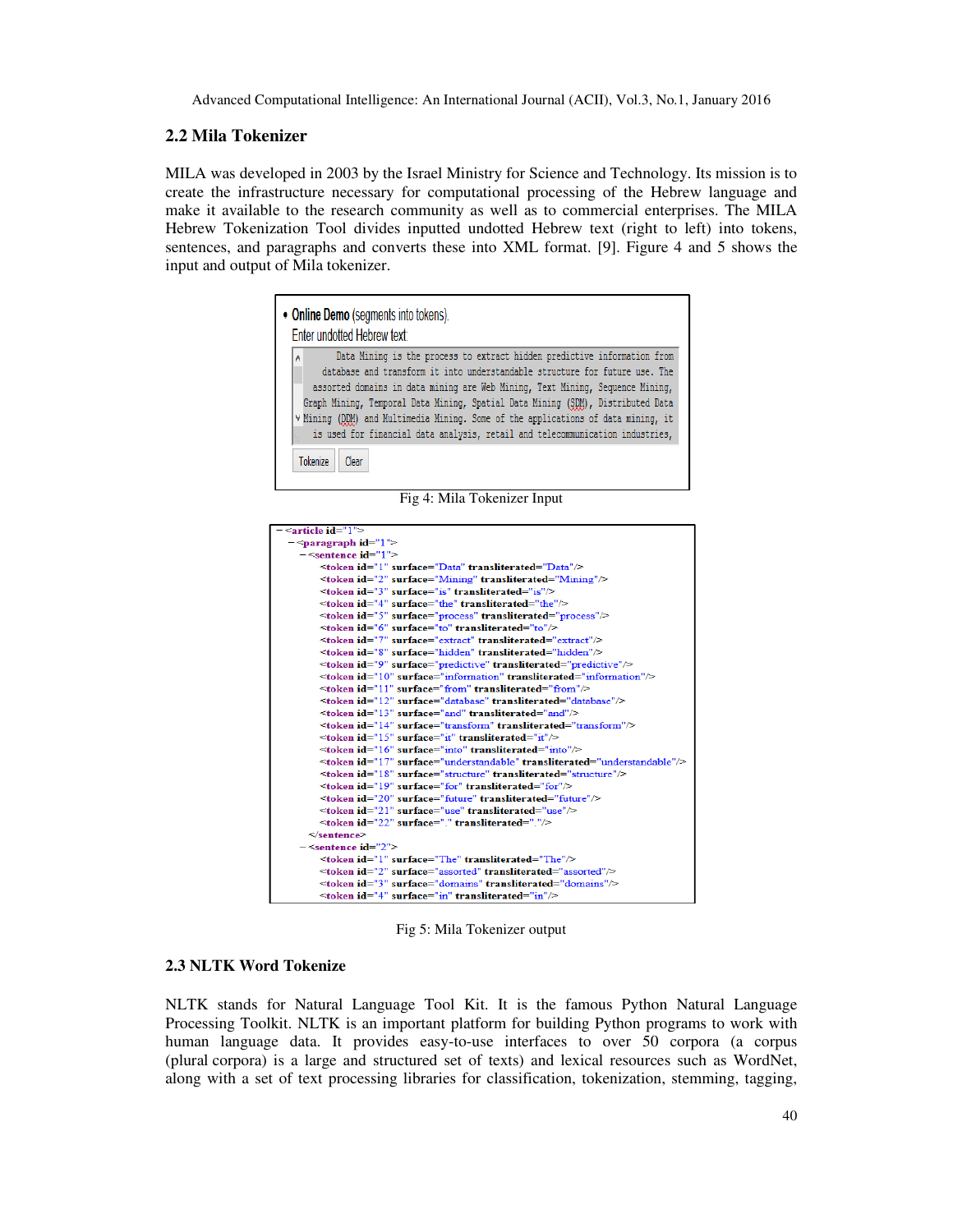parsing, and semantic reasoning [10]. Figure 6 and 7 shows the input and output of NLTK Word Tokenize.



### Fig 6: NLTK Word Tokenize Input

| <b>Text Analysis Result -- NLTK Word Tokenize</b>                                                                                                                                                                                                                                                                                                                                                                                                                                                                                                                                                                                                                                                                                                                                                                                                                                                                                                                                                                                                                                                                                                                                                                                                                                                    |                                                                                                                                                                                                                                                                                                                                                                                                                                                                                                                                                                                                                                                                                                                                                                                                                                                                                                                                                                                                                                                                                                                                                                                                                                                                                                           |  |
|------------------------------------------------------------------------------------------------------------------------------------------------------------------------------------------------------------------------------------------------------------------------------------------------------------------------------------------------------------------------------------------------------------------------------------------------------------------------------------------------------------------------------------------------------------------------------------------------------------------------------------------------------------------------------------------------------------------------------------------------------------------------------------------------------------------------------------------------------------------------------------------------------------------------------------------------------------------------------------------------------------------------------------------------------------------------------------------------------------------------------------------------------------------------------------------------------------------------------------------------------------------------------------------------------|-----------------------------------------------------------------------------------------------------------------------------------------------------------------------------------------------------------------------------------------------------------------------------------------------------------------------------------------------------------------------------------------------------------------------------------------------------------------------------------------------------------------------------------------------------------------------------------------------------------------------------------------------------------------------------------------------------------------------------------------------------------------------------------------------------------------------------------------------------------------------------------------------------------------------------------------------------------------------------------------------------------------------------------------------------------------------------------------------------------------------------------------------------------------------------------------------------------------------------------------------------------------------------------------------------------|--|
| <b>Original Text</b>                                                                                                                                                                                                                                                                                                                                                                                                                                                                                                                                                                                                                                                                                                                                                                                                                                                                                                                                                                                                                                                                                                                                                                                                                                                                                 | <b>Analysis Result</b>                                                                                                                                                                                                                                                                                                                                                                                                                                                                                                                                                                                                                                                                                                                                                                                                                                                                                                                                                                                                                                                                                                                                                                                                                                                                                    |  |
| Data Mining is the process to extract hidden predictive information from database<br>and transform it into understandable structure for future use. The assorted<br>domains in data mining are Web Mining, Text Mining, Sequence Mining, Graph<br>Mining, Temporal Data Mining, Spatial Data Mining (SDM), Distributed Data Mining<br>(DDM) and Multimedia Mining. Some of the applications of data mining, it is used<br>for financial data analysis, retail and telecommunication industries, science and<br>engineering and intrusion detection and prevention. In this paper we discussed<br>about the text mining techniques and its applications. Text Mining is used to extract<br>interesting information or knowledge or pattern from the unstructured texts that are<br>from different sources. It converts the words and phrases in unstructured<br>information into numerical values which may be linked with structured information<br>in database and analyzed with ancient data mining techniques. There are many<br>techniques used in text mining such as Information Extraction, Information<br>Retrieval, Natural Language Processing (NLP), Categorization and Clustering.<br>Keywords: Data Mining, Text Mining, Natural Language Processing, Techniques,<br>Issues, Challenges | Data Mining is the process to extract hidden predictive information from database<br>and transform it into understandable structure for future use. The assorted<br>domains in data mining are Web Mining, Text Mining, Sequence Mining, Graph<br>Mining, Temporal Data Mining, Spatial Data Mining (SDM), Distributed Data<br>Mining (DDM) and Multimedia Mining. Some of the applications of data mining, it<br>is used for financial data analysis, retail and telecommunication industries,<br>science and engineering and intrusion detection and prevention. In this paper we<br>discussed about the text mining techniques and its applications . Text Mining is<br>used to extract interesting information or knowledge or pattern from the<br>unstructured texts that are from different sources. It converts the words and<br>phrases in unstructured information into numerical values which may be linked with<br>structured information in database and analyzed with ancient data mining<br>techniques. There are many techniques used in text mining such as Information<br>Extraction, Information Retrieval, Natural Language Processing (NLP).<br>Categorization and Clustering . Keywords : Data Mining , Text Mining , Natural<br>Language Processing, Techniques, Issues, Challenges |  |

Fig 7: NLTK Word Tokenize output

## **2.4 TextBlob Word Tokenize**

TextBlob is a new python based natural language processing toolkit, which carries the fields like NLTK and Pattern. It provides text mining, text analysis and text processing modules for the python developers. It contains the python library for processing the textual form of data. It provides a simple application program interface (API) for leaping into common natural language processing (NLP) tasks, such as tokenizing, part-of-speech tagging, noun phrase extraction, sentiment analysis, classification, translation and more [11]. Figure 8 and 9 shows the input and output of TextBlob Word Tokenize.



Fig 8: Text Blob Word Tokenize input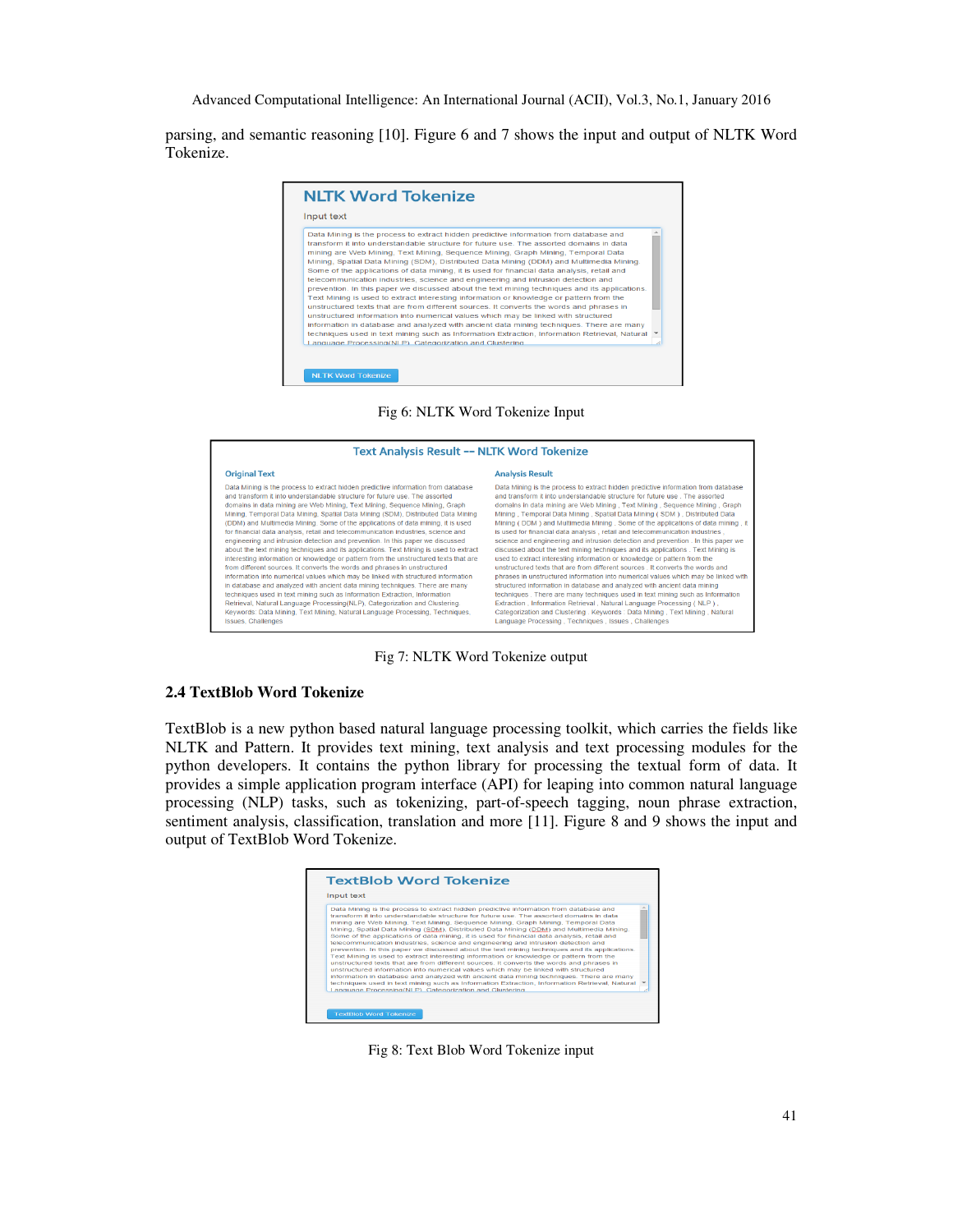| Text Analysis Result -- TextBlob Word Tokenize                                                                                                                                                                                                                                                                                                                                                                                                                                                                                                                                                                                                                                                                                                                                                                                                                                                                                                                                                                                                                                                                                                                                                                                                                                                   |                                                                                                                                                                                                                                                                                                                                                                                                                                                                                                                                                                                                                                                                                                                                                                                                                                                                                                                                                                                                                                                                                                                                                                                                                                                                    |  |
|--------------------------------------------------------------------------------------------------------------------------------------------------------------------------------------------------------------------------------------------------------------------------------------------------------------------------------------------------------------------------------------------------------------------------------------------------------------------------------------------------------------------------------------------------------------------------------------------------------------------------------------------------------------------------------------------------------------------------------------------------------------------------------------------------------------------------------------------------------------------------------------------------------------------------------------------------------------------------------------------------------------------------------------------------------------------------------------------------------------------------------------------------------------------------------------------------------------------------------------------------------------------------------------------------|--------------------------------------------------------------------------------------------------------------------------------------------------------------------------------------------------------------------------------------------------------------------------------------------------------------------------------------------------------------------------------------------------------------------------------------------------------------------------------------------------------------------------------------------------------------------------------------------------------------------------------------------------------------------------------------------------------------------------------------------------------------------------------------------------------------------------------------------------------------------------------------------------------------------------------------------------------------------------------------------------------------------------------------------------------------------------------------------------------------------------------------------------------------------------------------------------------------------------------------------------------------------|--|
| <b>Original Text</b>                                                                                                                                                                                                                                                                                                                                                                                                                                                                                                                                                                                                                                                                                                                                                                                                                                                                                                                                                                                                                                                                                                                                                                                                                                                                             | <b>Analysis Result</b>                                                                                                                                                                                                                                                                                                                                                                                                                                                                                                                                                                                                                                                                                                                                                                                                                                                                                                                                                                                                                                                                                                                                                                                                                                             |  |
| Data Mining is the process to extract hidden predictive information from database<br>and transform it into understandable structure for future use. The assorted domains<br>in data mining are Web Mining, Text Mining, Sequence Mining, Graph Mining,<br>Temporal Data Mining, Spatial Data Mining (SDM), Distributed Data Mining (DDM)<br>and Multimedia Mining. Some of the applications of data mining, it is used for<br>financial data analysis, retail and telecommunication industries, science and<br>engineering and intrusion detection and prevention. In this paper we discussed<br>about the text mining techniques and its applications. Text Mining is used to extract<br>interesting information or knowledge or pattern from the unstructured texts that are<br>from different sources. It converts the words and phrases in unstructured<br>information into numerical values which may be linked with structured information in<br>database and analyzed with ancient data mining techniques. There are many<br>techniques used in text mining such as Information Extraction, Information Retrieval,<br>Natural Language Processing(NLP), Categorization and Clustering, Keywords; Data<br>Mining, Text Mining, Natural Language Processing, Techniques, Issues, Challenges | Data Mining is the process to extract hidden predictive information from database<br>and transform it into understandable structure for future use The assorted domains<br>in data mining are Web Mining Text Mining Sequence Mining Graph Mining<br>Temporal Data Mining Spatial Data Mining SDM Distributed Data Mining DDM and<br>Multimedia Mining Some of the applications of data mining it is used for financial<br>data analysis retail and telecommunication industries science and engineering and<br>intrusion detection and prevention In this paper we discussed about the text mining<br>techniques and its applications Text Mining is used to extract interesting information<br>or knowledge or pattern from the unstructured texts that are from different sources<br>It converts the words and phrases in unstructured information into numerical values<br>which may be linked with structured information in database and analyzed with<br>ancient data mining techniques There are many techniques used in text mining<br>such as Information Extraction Information Retrieval Natural Language Processing<br>NLP Categorization and Clustering Keywords Data Mining Text Mining Natural<br>Language Processing Techniques Issues Challenges |  |

Fig 9: TextBlob Word Tokenize output

#### **2.5 MBSP Word Tokenize**

MBSP is a text analysis system and it is based on TiMBL (Tilburg Memory-Based Learner) and MBT (Memory Based Tagger) memory based learning applications developed at CLiPS (Computational Linguistics & Psycholinguistics) and ILK (Induction of Linguistic Knowledge). It provides tools for Tokenization and Sentence Splitting, Part of Speech Tagging, Chunking, Lemmatization, Relation Finding and Prepositional Phrase Attachment. The general english version of MBSP has been trained on data from the Wall Street Journal corpus. The Python implementation of MBSP is open source and freely available [12]. Figure 10 and 11 shows the input and output of MBSP Word Tokenize.

| Input text                                                                                                                                                                                                                                                                                                                                                                                                                                                                                                                                                                                                                                                                                                                                                                                                                                                                                                                                                                                                                                                                                                                                                                                |
|-------------------------------------------------------------------------------------------------------------------------------------------------------------------------------------------------------------------------------------------------------------------------------------------------------------------------------------------------------------------------------------------------------------------------------------------------------------------------------------------------------------------------------------------------------------------------------------------------------------------------------------------------------------------------------------------------------------------------------------------------------------------------------------------------------------------------------------------------------------------------------------------------------------------------------------------------------------------------------------------------------------------------------------------------------------------------------------------------------------------------------------------------------------------------------------------|
| Data Mining is the process to extract hidden predictive information from database and<br>transform it into understandable structure for future use. The assorted domains in data<br>mining are Web Mining, Text Mining, Sequence Mining, Graph Mining, Temporal Data<br>Mining, Spatial Data Mining (SDM), Distributed Data Mining (DDM) and Multimedia Mining.<br>Some of the applications of data mining, it is used for financial data analysis, retail and<br>telecommunication industries, science and engineering and intrusion detection and<br>prevention. In this paper we discussed about the text mining techniques and its applications.<br>Text Mining is used to extract interesting information or knowledge or pattern from the<br>unstructured texts that are from different sources. It converts the words and phrases in<br>unstructured information into numerical values which may be linked with structured<br>information in database and analyzed with ancient data mining techniques. There are many<br>techniques used in text mining such as Information Extraction, Information Retrieval, Natural<br>Language Processing(NLP). Categorization and Clustering |

Fig 10: MBSP Word Tokenize input

#### Text Analysis Result -- MBSP Word Tokenize

#### **Original Text**

**Analysis Result** 

Data Mining is the process to extract hidden predictive information from database and transform it into understandable structure for future use. The assorted and domains in data mining are Web Mining, Text Mining, Sequence Mining, Graph<br>Mining, Temporal Data Mining, Spatial Data Mining, Sequence Mining, Graph<br>Mining, Temporal Data Mining, Spatial Data Mining (SDM), Distributed (DDM) and Multimedia Mining. Some of the applications of data mining, it is used for financial data analysis, retail and telecommunication industries, science and engineering and intrusion detection and prevention. In this paper we discussed about the text mining techniques and its applications. Text Mining is used to extract interesting information or knowledge or pattern from the unstructured texts that are<br>from different sources. It converts the words and phrases in unstructured texts that are information into numerical values which may be linked with structured information in database and analyzed with ancient data mining techniques. There are many techniques used in text mining such as information Extraction, Information Retrieval, Natural Language Processing(NLP), Categorization and Clustering. Keywords: Data Mining, Text Mining, Natural Language Processing, Techniques, ssues, Challenge

#### Data Mining is the process to extract hidden predictive information from database and transform it into understandable structure for future use . The assorted and domains in data mining are Web Mining , Text Mining , Sequence Mining , Graph<br>Mining , Temporal Data Mining , Spatial Data Mining ( SDM ) , Distributed Data<br>Mining , Temporal Data Mining , Spatial Data Mining ( SDM ) , Mining (DDM) and Multimedia Mining . Some of the applications of data mining , it<br>is used for financial data analysis , retail and telecommunication industries,<br>science and engineering and intrusion detection and preventio discussed about the text mining techniques and its applications . Text Mining is absolute the esting information or knowledge or pattern from the<br>used to extract interesting information or knowledge or pattern from the<br>unstructured texts that are from different sources . It converts the words a phrases in unstructured information into numerical values which may be linked with structured information in database and analyzed with ancient data mining<br>techniques . There are many techniques used in text mining such as Information Extraction, Information Retrieval, Natural Language Processing(NLP) Categorization and Clustering . Keywords : Data Mining , Text Mining , Natural Language Processing , Techniques , Issues , Challenge

Fig 11: MBSP Word Tokenize output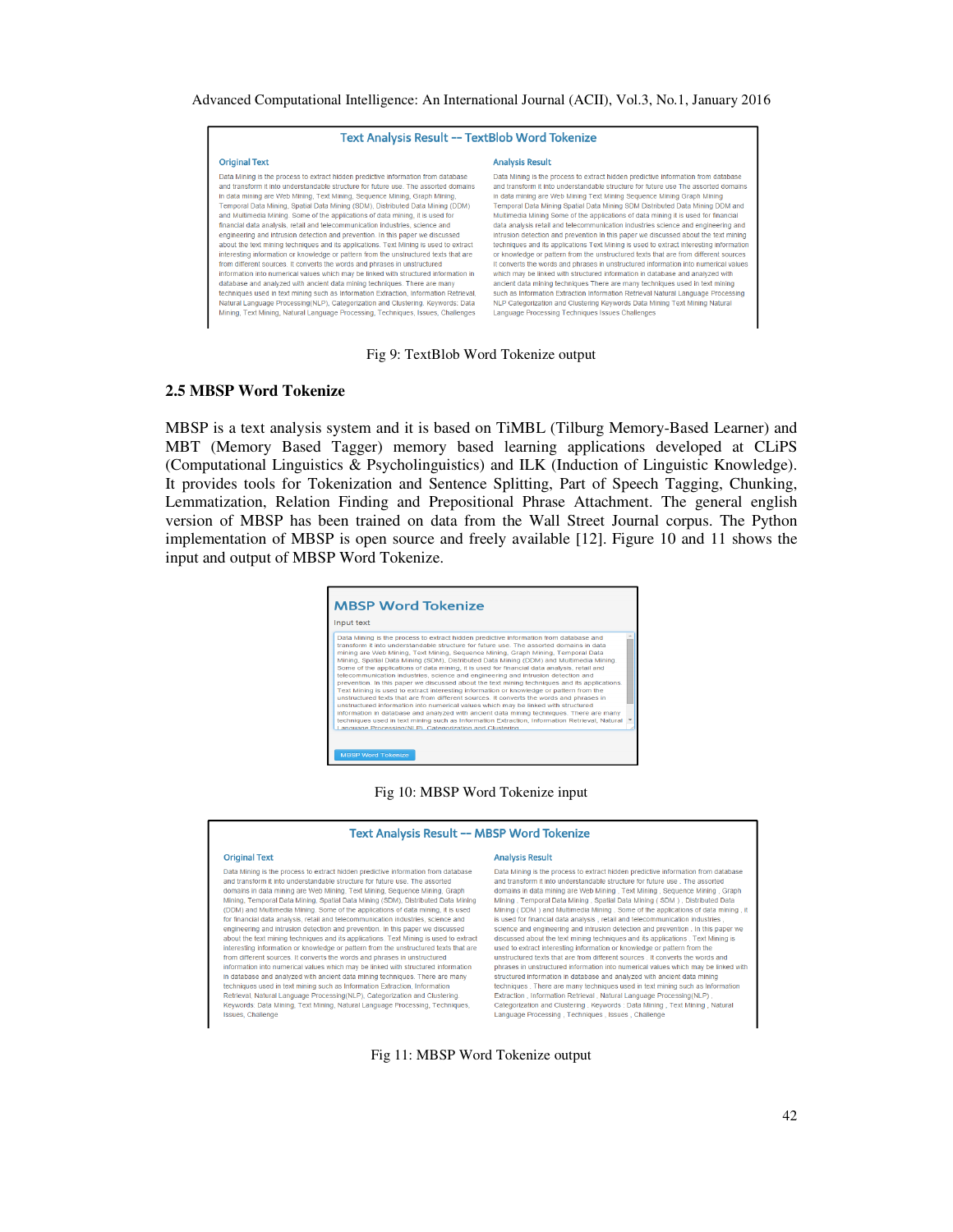## **2.6 Pattern Word Tokenize**

Pattern is a web mining module for the Python programming language. It has tools for data mining (Google, Twitter and Wikipedia API, a web crawler, a HTML DOM parser), natural language processing (part-of-speech taggers, preprocessing, n-gram search, sentiment analysis, WordNet), machine learning (vector space model, clustering, SVM), network analysis and canvas visualization [13].



### Fig 12: Pattern Word Tokenize input



Fig 13: Pattern Word Tokenize output

## **2.7 Word Tokenization with Python NLTK**

NLTK provides a number of tokenizers in the module. The text is first tokenized into sentences using the PunktSentenceTokenizer [14]. Then each sentence is tokenized into words using four different word tokenizers:

- TreebankWordTokenizer This tokenizer uses regular expressions to tokenize text as in Treebank.
- WordPunctTokenizer This tokenizer divides a string into substrings by splitting on the specified string, which it is defined in subclasses.
- PunctWordTokenizer- This tokenizer divides a text into a list of sentences; by using unsupervised algorithms.
- WhitespaceTokenize This tokenizer divides text at whitespace.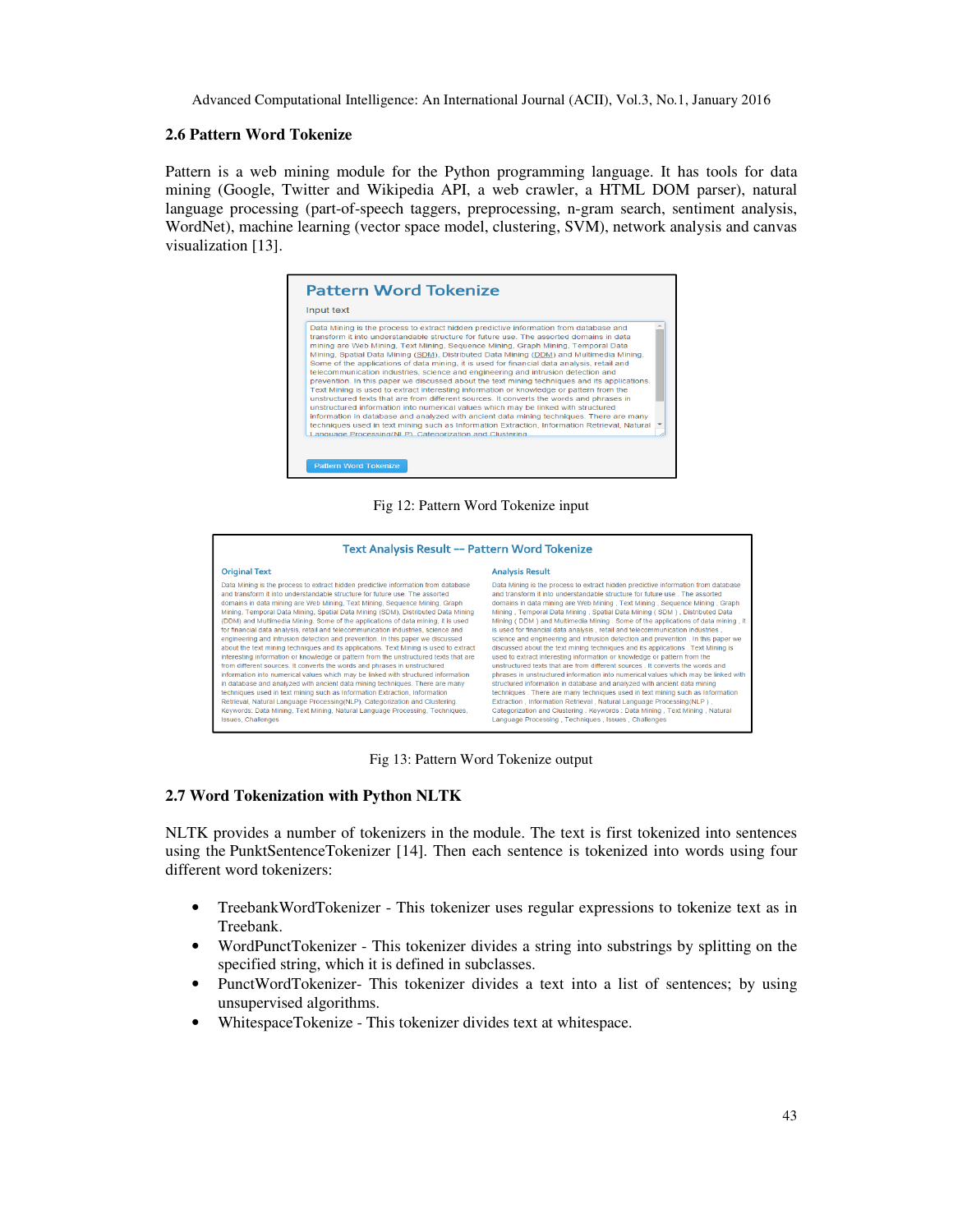





Fig 15: Treebank Word Tokenizer output WordPunctTokenizer

| $\mathbf{1}$     | Data<br>Mining<br>is<br>predictive<br>information<br>the<br>hidden<br>extract<br>process<br>to                             |
|------------------|----------------------------------------------------------------------------------------------------------------------------|
|                  | understandable<br>transform<br>it<br>for<br>from<br>database<br>into<br>structure<br>and                                   |
|                  | future<br>use<br>$\sim$                                                                                                    |
| $\overline{2}$ . |                                                                                                                            |
|                  | The<br>domains<br>Mining<br>assorted<br>data<br>mining<br>Web<br>Text<br>in<br>are<br>$\sim$                               |
|                  | Mining<br>Mining<br>Temporal<br>Mining<br>Sequence<br>Graph<br>Data<br>$\alpha$<br>$\sim$<br>$\mathcal{L}_{\mathcal{A}}$   |
|                  | Mining<br>Spatial<br>Mining<br><b>SDM</b><br><b>Distributed</b><br>Data<br>Data<br>$\mathcal{Y}_t$<br>$\epsilon$<br>$\sim$ |
|                  | Mining<br><b>DDM</b><br>Multimedia<br>Mining<br>and<br>$\epsilon$<br>٨<br>$\sim$                                           |
| 3.               |                                                                                                                            |
|                  | applications<br>Some<br>of<br>mining<br>it<br>is<br>for<br>of<br>the<br>data<br>used<br>×                                  |
|                  | analysis<br>financial<br>telecommunication<br>industries<br>data<br>retail<br>and<br>$\sim$<br>$\sim$                      |

Fig 16: wordPunct Tokenizer output PunctWordTokenizer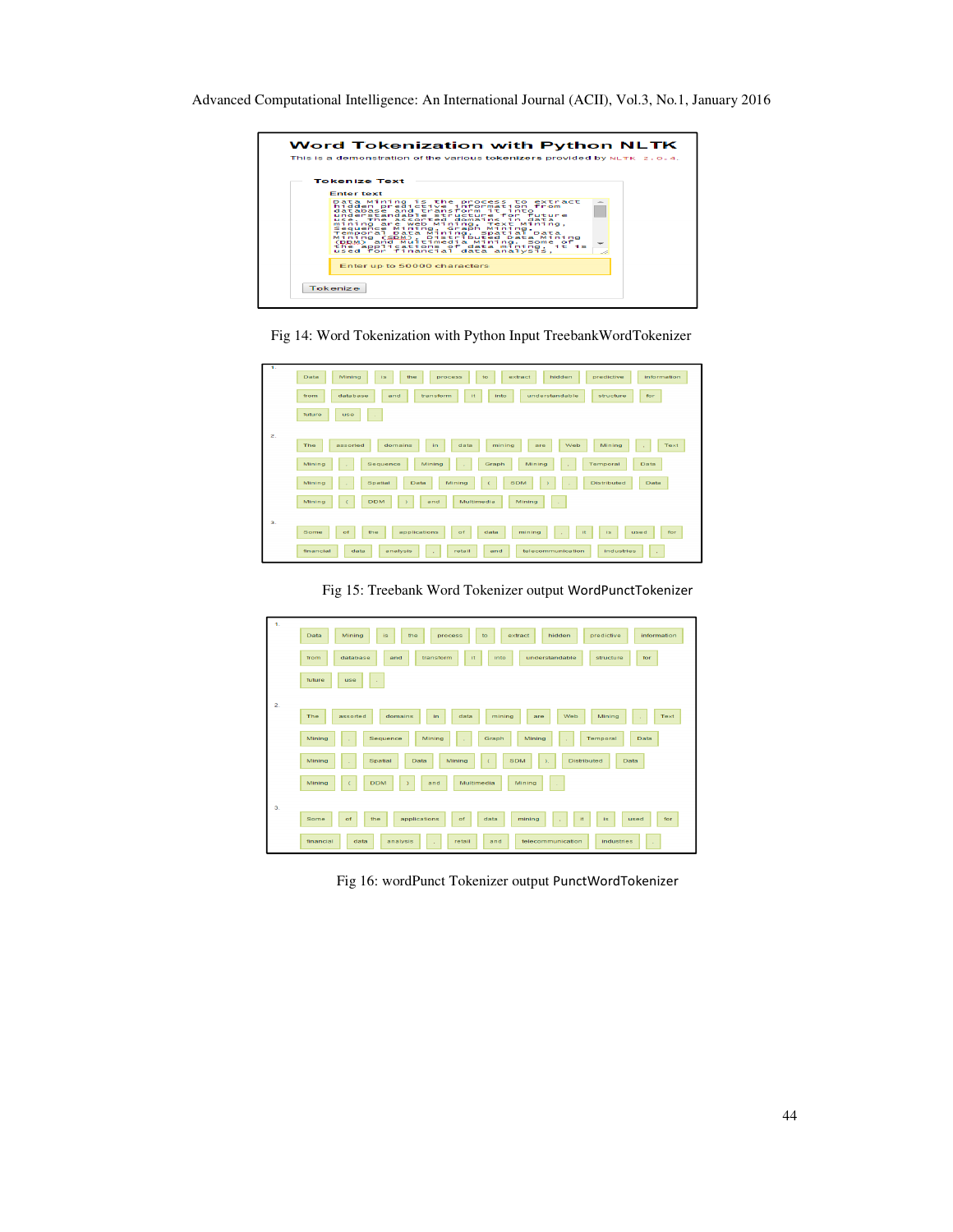| 1.             |                                                                                                                           |
|----------------|---------------------------------------------------------------------------------------------------------------------------|
|                | hidden<br>predictive<br>Data<br>Mining<br>information<br>is<br>the<br>to<br>extract<br>process                            |
|                | it<br>database<br>transform<br>understandable<br>into<br>structure<br>for<br>from<br>and                                  |
|                | future<br>use.                                                                                                            |
| $\overline{2}$ |                                                                                                                           |
|                | The<br>Web<br>Mining<br>Text<br>assorted<br>domains<br>in.<br>data<br>mining<br>are<br>$\lambda$                          |
|                | Mining<br>Temporal<br>Data<br>Mining<br>Sequence<br>Mining<br>Graph<br>$\lambda$<br>$\mathbf{r}$<br>$\mathbf{r}$          |
|                | Mining<br>Spatial<br>Data<br>Mining<br>$\overline{C}$<br><b>SDM</b><br><b>Distributed</b><br>Data<br>$\mathbf{r}$<br>- 11 |
|                | Multimedia<br>Mining<br><b>DDM</b><br>Mining.<br>and<br>$\overline{C}$<br>¥                                               |
| 3.             |                                                                                                                           |
|                | Some<br>applications<br>mining<br>of<br>the<br>of<br>data<br>it<br>is.<br>for<br>used<br>$\lambda$                        |
|                | financial<br>analysis<br>telecommunication<br>industries<br>data<br>retail<br>and<br>$\mathcal{L}_{\mathcal{A}}$<br>×     |

Advanced Computational Intelligence: An International Journal (ACII), Vol.3, No.1, January 2016

Fig 17: PunctWord Tokenizer output WhitespaceTokenize

| 1 <sub>1</sub> | predictive<br>information<br>Data<br>Mining<br>is<br>the<br>to<br>extract<br>hidden<br>process            |
|----------------|-----------------------------------------------------------------------------------------------------------|
|                | database<br>transform<br>it<br>understandable<br>for<br>from<br>and<br>into<br>structure                  |
|                | future<br>use.                                                                                            |
| 2.             |                                                                                                           |
|                | The<br>mining<br>Web<br>Mining,<br>Text<br>assorted<br>domains<br>in<br>data<br>are                       |
|                | Mining,<br>Mining,<br>Graph<br>Mining.<br>Temporal<br>Mining,<br>Sequence<br>Data                         |
|                | (SDM),<br>Spatial<br><b>Distributed</b><br>(DDM)<br><b>Data</b><br>Mining<br><b>Data</b><br>Mining<br>and |
|                | Multimedia<br>Mining.                                                                                     |
|                |                                                                                                           |
| 3.             | applications<br>of<br>it<br>Some<br>of<br>the<br>data<br>mining.<br>for<br>is<br>used                     |
|                | financial<br>data<br>analysis,<br>retail<br>telecommunication<br>industries,<br>and<br>science            |

Fig 18: Whitespace Tokenizer output

# **3. PERFORMANCE ANALYSIS**

In order to perform the comparative analysis of the tokenization tools, there are two performance measures are used; limitations and output. Limitations describe the uploading file format, language used and maximum number of characters taken for tokenization. Output helps to find how the normal characters, numbers and special symbols are tokenized. Each tool has produced different output for the same input document. Table 1 provides the performance of the seven open source tokenization tools.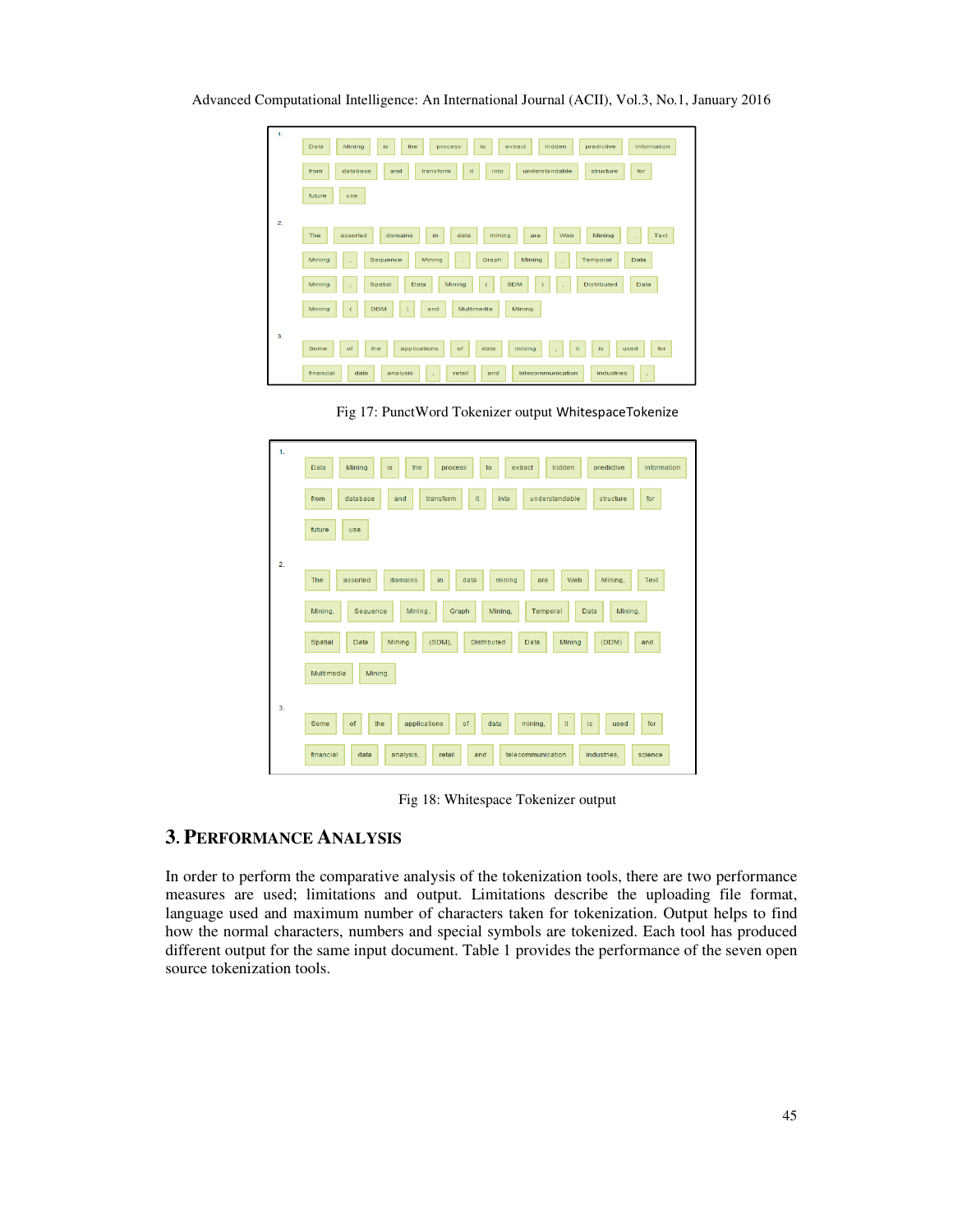| S.No           | Name of the<br><b>Tool</b>                         | <b>Limitations</b>                                                                                                                                                                                                                            | Output                                                                                                                                                                                                                                                                                                                                                                                                                                                                                                                                                                                                                                                                                                                                                                                                                                                                                                                                                                                                                                                                                                                                          |
|----------------|----------------------------------------------------|-----------------------------------------------------------------------------------------------------------------------------------------------------------------------------------------------------------------------------------------------|-------------------------------------------------------------------------------------------------------------------------------------------------------------------------------------------------------------------------------------------------------------------------------------------------------------------------------------------------------------------------------------------------------------------------------------------------------------------------------------------------------------------------------------------------------------------------------------------------------------------------------------------------------------------------------------------------------------------------------------------------------------------------------------------------------------------------------------------------------------------------------------------------------------------------------------------------------------------------------------------------------------------------------------------------------------------------------------------------------------------------------------------------|
| 1              | Nlpdotnet<br>Tokenizer                             | This tool can read only<br>text documents but it can<br>take large number of<br>documents. This output is<br>easy to use and<br>formatted.                                                                                                    | Data<br>Mining<br>is<br>the<br>process<br>to<br>extract<br>hidden<br>predictive<br>information<br>from<br>database<br>and<br>transform                                                                                                                                                                                                                                                                                                                                                                                                                                                                                                                                                                                                                                                                                                                                                                                                                                                                                                                                                                                                          |
| 2              | Mila Tokenizer                                     | In this tool, only we have<br>to enter the input,<br>uploading of the files is<br>not possible. The output<br>is in XML format and it<br>is very difficult to use for<br>future. In this tool we can<br>enter the text from right<br>to left. | V <sentence id="1"><br/><token id="1" surface="Data" transliterated="Data"></token><br/><token id="2" surface="Mining" transliterated="Mining"></token><br/><token id="3" surface="is" transliterated="is"></token><br/><token id="4" surface="the" transliterated="the"></token><br/><token id="5" surface="process" transliterated="process"></token><br/><token id="6" surface="to" transliterated="to"></token><br/><token id="7" surface="extract" transliterated="extract"></token><br/><token id="8" surface="hidden" transliterated="hidden"></token><br/><token id="9" surface="predictive" transliterated="predictive"></token></sentence>                                                                                                                                                                                                                                                                                                                                                                                                                                                                                            |
| 3              | <b>NLTK Word</b><br>Tokenize                       | In this tool, only we have<br>to enter the input,<br>uploading of the files is<br>not possible. It is a<br>Python based tool.                                                                                                                 | Data Mining is the process to extract hidden predictive information from database<br>and transform it into understandable structure for future use. The assorted<br>domains in data mining are Web Mining, Text Mining, Sequence Mining, Graph<br>Mining, Temporal Data Mining, Spatial Data Mining (SDM), Distributed Data<br>Mining (DDM) and Multimedia Mining.                                                                                                                                                                                                                                                                                                                                                                                                                                                                                                                                                                                                                                                                                                                                                                              |
| 4              | TextBlob Word<br>Tokenize                          | In this tool, only we have<br>to enter the input,<br>uploading of the files is<br>not possible. This tool<br>could not tokenize the<br>special characters.                                                                                    | Data Mining is the process to extract hidden predictive information from database<br>and transform it into understandable structure for future use The assorted domains<br>in data mining are Web Mining Text Mining Sequence Mining Graph Mining<br>Temporal Data Mining Spatial Data Mining SDM Distributed Data Mining DDM and<br>Multimedia Mining                                                                                                                                                                                                                                                                                                                                                                                                                                                                                                                                                                                                                                                                                                                                                                                          |
| 5              | <b>MBSP</b> Word<br>Tokenize                       | In this tool also we have<br>to enter the input,<br>uploading of the files is<br>not possible. It is also a<br>Python based tool.                                                                                                             | Data Mining is the process to extract hidden predictive information from database<br>and transform it into understandable structure for future use. The assorted<br>domains in data mining are Web Mining, Text Mining, Sequence Mining, Graph<br>Mining, Temporal Data Mining, Spatial Data Mining (SDM), Distributed Data<br>Mining (DDM) and Multimedia Mining                                                                                                                                                                                                                                                                                                                                                                                                                                                                                                                                                                                                                                                                                                                                                                               |
| 6              | Pattern Word<br>Tokenize                           | File uploading is not<br>possible. Input is to be<br>entered and it is a Python<br>based tool.                                                                                                                                                | Data Mining is the process to extract hidden predictive information from database<br>and transform it into understandable structure for future use. The assorted<br>domains in data mining are Web Mining, Text Mining, Sequence Mining, Graph<br>Mining, Temporal Data Mining, Spatial Data Mining (SDM), Distributed Data<br>Mining (DDM) and Multimedia Mining                                                                                                                                                                                                                                                                                                                                                                                                                                                                                                                                                                                                                                                                                                                                                                               |
| $\overline{7}$ | Word<br>Tokenization<br>with Python<br><b>NLTK</b> | This tool can take up to<br>50000 characters at a<br>time. But it gives the best<br>output                                                                                                                                                    | $\textbf{Dab} \qquad \textbf{Mring} \qquad \textbf{B} \qquad \textbf{Be} \qquad \textbf{process} \qquad \textbf{lb} \qquad \textbf{eeta} \qquad \textbf{footuse} \qquad \textbf{proactive} \qquad \textbf{informed} \qquad \textbf{b}$<br>$\textbf{from} \quad \textbf{dilabare} \quad \textbf{and} \quad \textbf{bimber} \quad \textbf{t} \quad \textbf{to} \quad \textbf{infinite distance} \quad \textbf{to} \quad \textbf{to}$<br>$\text{base} \left[\begin{array}{ccc} \text{use} & \text{} \end{array}\right]$<br>The asseted domains in data mining are Web Mining . Test<br>$\text{Mring} \qquad \ldots \qquad \text{Gequence} \qquad \text{Mring} \qquad \ldots \qquad \text{Gupp} \qquad \text{Msing} \qquad \ldots \qquad \text{Temporal} \qquad \text{Data}$<br>$\text{Mring} \qquad \text{.} \qquad \text{Spabil} \qquad \text{Dab} \qquad \text{Mning} \qquad \text{.} \qquad \text{SDM} \qquad \text{)} \qquad \text{.} \qquad \text{Dorbated} \qquad \text{Dab} \,.$<br>$\text{Mring} = \begin{bmatrix} 1 & 00 M & 1 \end{bmatrix} \quad \text{and} \quad \begin{bmatrix} \text{Milimetic} & \text{Mimetic} \end{bmatrix} = 1.$ |

Advanced Computational Intelligence: An International Journal (ACII), Vol.3, No.1, January 2016